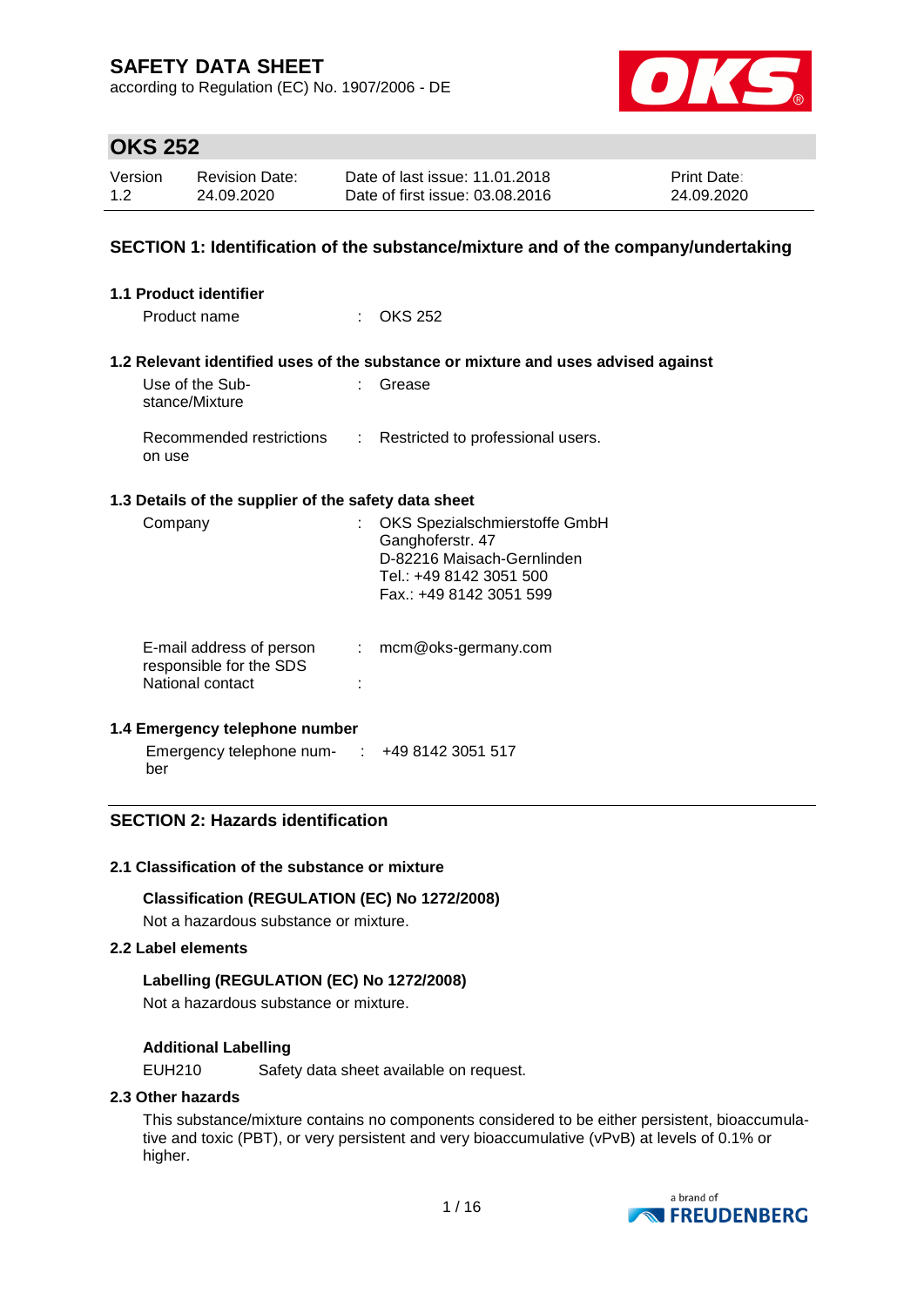according to Regulation (EC) No. 1907/2006 - DE



## **OKS 252**

| Version | <b>Revision Date:</b> | Date of last issue: 11.01.2018  | <b>Print Date:</b> |
|---------|-----------------------|---------------------------------|--------------------|
| 1.2     | 24.09.2020            | Date of first issue: 03.08.2016 | 24.09.2020         |

## **SECTION 3: Composition/information on ingredients**

## **3.2 Mixtures**

Chemical nature : solid lubricant

polyalkylene glycol oil **silicate** 

#### **Components**

| Chemical name   | CAS-No.                    | Classification    | Concentration | Concentration |
|-----------------|----------------------------|-------------------|---------------|---------------|
|                 | EC-No.                     |                   | limits        | (% w/w)       |
|                 |                            |                   | M-Factor      |               |
|                 | Index-No.                  |                   | <b>Notes</b>  |               |
|                 | <b>Registration number</b> |                   |               |               |
| sodium benzoate | 532-32-1                   | Eye Irrit.2; H319 |               | $>= 1 - < 10$ |
|                 | 208-534-8                  |                   |               |               |
|                 |                            |                   |               |               |
|                 | 01-2119460683-35-          |                   |               |               |
|                 | <b>XXXX</b>                |                   |               |               |
|                 |                            |                   |               |               |

For explanation of abbreviations see section 16.

## **SECTION 4: First aid measures**

#### **4.1 Description of first aid measures**

| If inhaled              | : Remove person to fresh air. If signs/symptoms continue, get<br>medical attention.<br>Keep patient warm and at rest.<br>If unconscious, place in recovery position and seek medical<br>advice.<br>Keep respiratory tract clear.<br>If breathing is irregular or stopped, administer artificial respira-<br>tion. |
|-------------------------|-------------------------------------------------------------------------------------------------------------------------------------------------------------------------------------------------------------------------------------------------------------------------------------------------------------------|
| In case of skin contact | : Remove contaminated clothing. If irritation develops, get med-<br>ical attention.<br>Wash off with soap and water.<br>Wash clothing before reuse.<br>Thoroughly clean shoes before reuse.                                                                                                                       |
| In case of eye contact  | : Rinse immediately with plenty of water, also under the eyelids,<br>for at least 10 minutes.<br>If eye irritation persists, consult a specialist.                                                                                                                                                                |
| If swallowed            | $\therefore$ Move the victim to fresh air.<br>If unconscious, place in recovery position and seek medical<br>advice.                                                                                                                                                                                              |

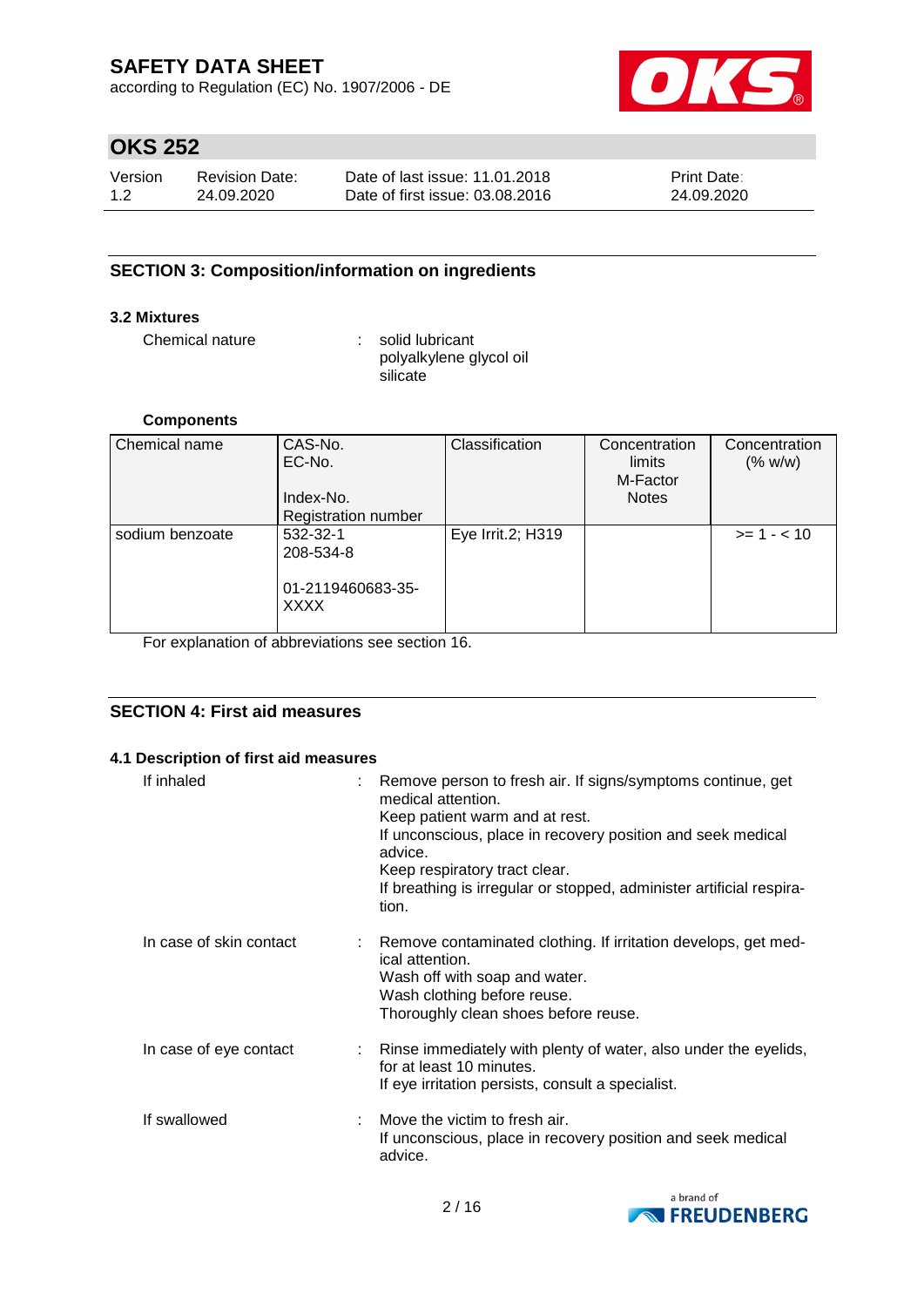according to Regulation (EC) No. 1907/2006 - DE



# **OKS 252**

| Version<br>1.2 | <b>Revision Date:</b><br>24.09.2020                             |  | Date of last issue: 11.01.2018<br>Date of first issue: 03.08.2016                                                                         | <b>Print Date:</b><br>24.09.2020 |  |
|----------------|-----------------------------------------------------------------|--|-------------------------------------------------------------------------------------------------------------------------------------------|----------------------------------|--|
|                |                                                                 |  | Keep respiratory tract clear.<br>Do not induce vomiting without medical advice.<br>Never give anything by mouth to an unconscious person. |                                  |  |
|                | 4.2 Most important symptoms and effects, both acute and delayed |  |                                                                                                                                           |                                  |  |
| Symptoms       |                                                                 |  | : No information available.                                                                                                               |                                  |  |
| <b>Risks</b>   |                                                                 |  | None known.                                                                                                                               |                                  |  |
| Treatment      |                                                                 |  | 4.3 Indication of any immediate medical attention and special treatment needed<br>No information available.                               |                                  |  |
|                |                                                                 |  |                                                                                                                                           |                                  |  |

## **SECTION 5: Firefighting measures**

|          | 5.1 Extinguishing media                                   |                                                                                                                                                                         |
|----------|-----------------------------------------------------------|-------------------------------------------------------------------------------------------------------------------------------------------------------------------------|
|          | Suitable extinguishing media :                            | Use water spray, alcohol-resistant foam, dry chemical or car-<br>bon dioxide.                                                                                           |
| media    | Unsuitable extinguishing                                  | : High volume water jet                                                                                                                                                 |
|          | 5.2 Special hazards arising from the substance or mixture |                                                                                                                                                                         |
| fighting |                                                           | Specific hazards during fire- : Fire may cause evolution of:<br>Carbon oxides<br>Metal oxides<br>Nitrogen oxides (NOx)<br>Oxides of phosphorus                          |
|          | 5.3 Advice for firefighters                               |                                                                                                                                                                         |
|          | Special protective equipment :<br>for firefighters        | In the event of fire, wear self-contained breathing apparatus.<br>Use personal protective equipment. Exposure to decomposi-<br>tion products may be a hazard to health. |
|          | Further information                                       | Standard procedure for chemical fires.                                                                                                                                  |

## **SECTION 6: Accidental release measures**

### **6.1 Personal precautions, protective equipment and emergency procedures**

| Personal precautions | ÷ | Evacuate personnel to safe areas.<br>Use the indicated respiratory protection if the occupational<br>exposure limit is exceeded and/or in case of product release<br>(dust).<br>Do not breathe vapours, aerosols.<br>Refer to protective measures listed in sections 7 and 8. |
|----------------------|---|-------------------------------------------------------------------------------------------------------------------------------------------------------------------------------------------------------------------------------------------------------------------------------|
|----------------------|---|-------------------------------------------------------------------------------------------------------------------------------------------------------------------------------------------------------------------------------------------------------------------------------|

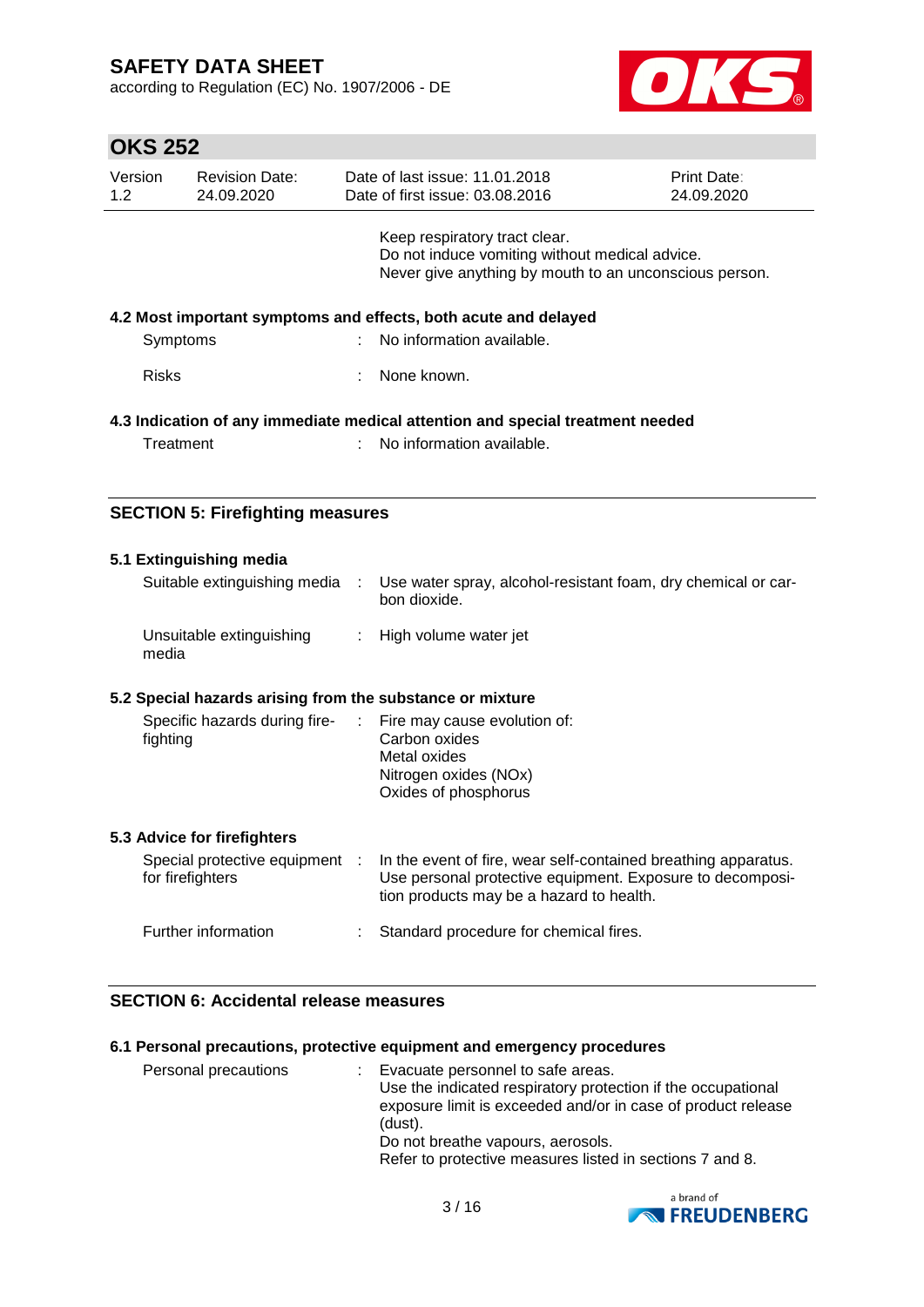according to Regulation (EC) No. 1907/2006 - DE



# **OKS 252**

| Version | Revision Date: | Date of last issue: 11.01.2018  | <b>Print Date:</b> |
|---------|----------------|---------------------------------|--------------------|
| 1.2     | 24.09.2020     | Date of first issue: 03.08.2016 | 24.09.2020         |

## **6.2 Environmental precautions**

| Environmental precautions                              | Do not allow contact with soil, surface or ground water.<br>If the product contaminates rivers and lakes or drains inform<br>respective authorities. |  |  |  |
|--------------------------------------------------------|------------------------------------------------------------------------------------------------------------------------------------------------------|--|--|--|
| 3 Mathode and material for containment and cleaning up |                                                                                                                                                      |  |  |  |

## **6.3 Methods and material for containment and cleaning up**

| Methods for cleaning up | Clean up promptly by sweeping or vacuum.          |
|-------------------------|---------------------------------------------------|
|                         | Keep in suitable, closed containers for disposal. |

### **6.4 Reference to other sections**

For personal protection see section 8.

## **SECTION 7: Handling and storage**

## **7.1 Precautions for safe handling**

| Advice on safe handling | ÷. | Avoid contact with skin and eyes.<br>For personal protection see section 8.<br>Smoking, eating and drinking should be prohibited in the ap-<br>plication area.<br>Wash hands and face before breaks and immediately after<br>handling the product.<br>Do not ingest.<br>Do not repack.<br>These safety instructions also apply to empty packaging which<br>may still contain product residues.<br>Keep container closed when not in use. |
|-------------------------|----|------------------------------------------------------------------------------------------------------------------------------------------------------------------------------------------------------------------------------------------------------------------------------------------------------------------------------------------------------------------------------------------------------------------------------------------|
| Hygiene measures        |    | Wash face, hands and any exposed skin thoroughly after<br>handling.                                                                                                                                                                                                                                                                                                                                                                      |

### **7.2 Conditions for safe storage, including any incompatibilities**

| Requirements for storage<br>areas and containers | Store in original container. Keep container closed when not in<br>use. Keep in a dry, cool and well-ventilated place. Containers<br>which are opened must be carefully resealed and kept upright<br>to prevent leakage. Store in accordance with the particular<br>national regulations. Keep in properly labelled containers. |
|--------------------------------------------------|--------------------------------------------------------------------------------------------------------------------------------------------------------------------------------------------------------------------------------------------------------------------------------------------------------------------------------|
| Storage class (TRGS 510)                         | : 11, Combustible Solids                                                                                                                                                                                                                                                                                                       |
| 7.3 Specific end use(s)<br>Specific use(s)       | Specific instructions for handling, not required.                                                                                                                                                                                                                                                                              |

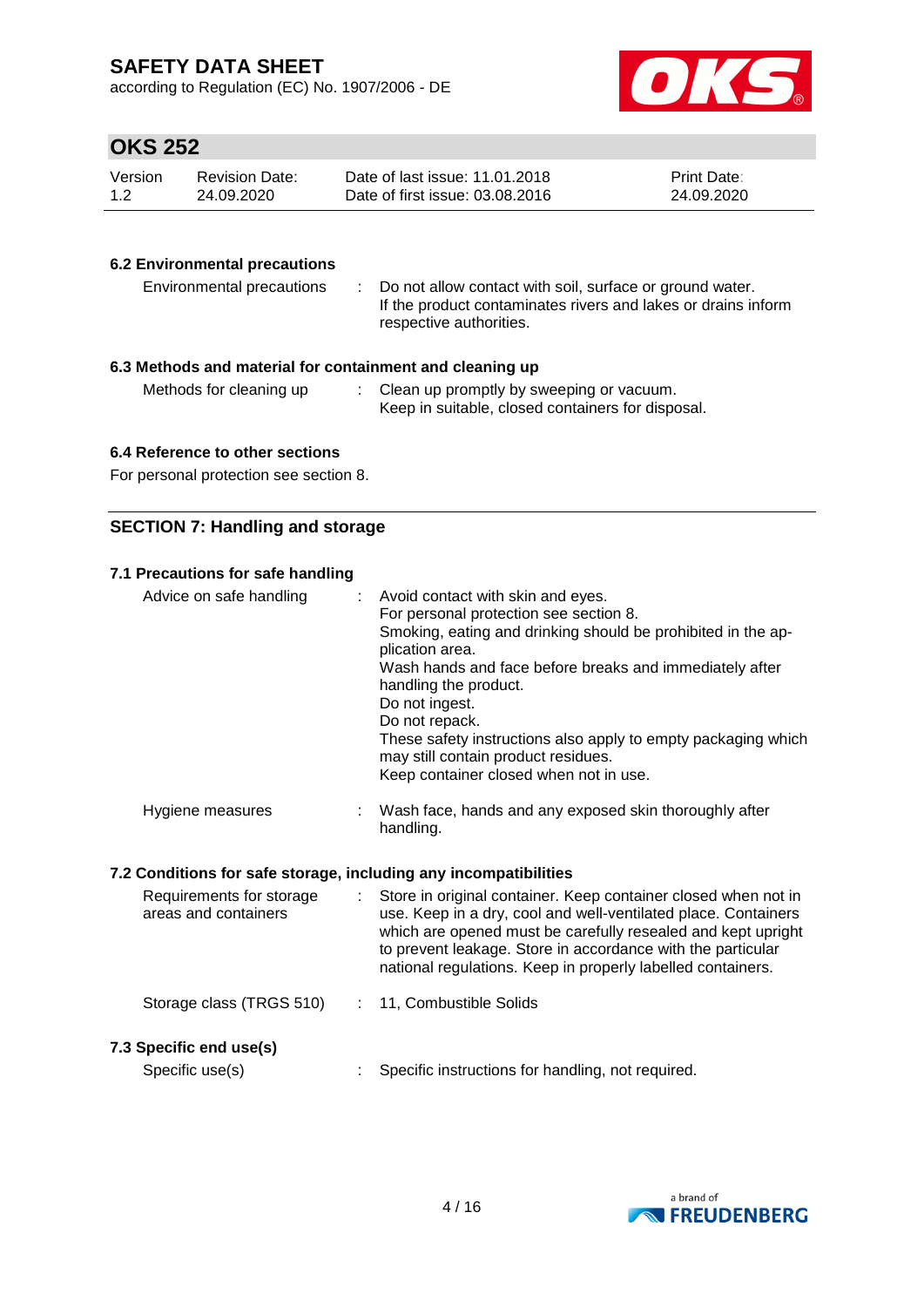according to Regulation (EC) No. 1907/2006 - DE



# **OKS 252**

| Version | <b>Revision Date:</b> | Date of last issue: 11.01.2018  | <b>Print Date:</b> |
|---------|-----------------------|---------------------------------|--------------------|
| 1.2     | 24.09.2020            | Date of first issue: 03.08.2016 | 24.09.2020         |

## **SECTION 8: Exposure controls/personal protection**

### **8.1 Control parameters**

### **Occupational Exposure Limits**

| Components                                        | CAS-No.                                                                                                                                   | Value type (Form<br>of exposure) | Control parameters       | <b>Basis</b>                         |
|---------------------------------------------------|-------------------------------------------------------------------------------------------------------------------------------------------|----------------------------------|--------------------------|--------------------------------------|
| sodium benzoate                                   | 532-32-1                                                                                                                                  | AGW (Inhalable<br>fraction)      | 10 $mg/m3$<br>(benzoate) | DE TRGS<br>900<br>$(2018 - 05 - 02)$ |
| Peak-limit: excur-<br>sion factor (catego-<br>ry) | 2(11)                                                                                                                                     |                                  |                          |                                      |
| Further information                               | Skin absorption, When there is compliance with the OEL and biological toler-<br>ance values, there is no risk of harming the unborn child |                                  |                          |                                      |

## **Derived No Effect Level (DNEL) according to Regulation (EC) No. 1907/2006:**

| Substance name                           | End Use   | <b>Exposure routes</b> | Potential health ef-<br>fects | Value                |
|------------------------------------------|-----------|------------------------|-------------------------------|----------------------|
| Polypropylene glycol<br>(40) butyl ether | Workers   | Inhalation             | Long-term systemic<br>effects | $2,9$ mg/m $3$       |
|                                          | Workers   | Skin contact           | Long-term systemic<br>effects | $0,83$ mg/kg         |
|                                          | Consumers | Skin contact           | Long-term systemic<br>effects | $0,42$ mg/kg         |
|                                          | Consumers | Ingestion              | Long-term systemic<br>effects | $0,42$ mg/kg         |
|                                          | Consumers | Ingestion              | Acute systemic ef-<br>fects   | $2,5$ mg/kg          |
| sodium benzoate                          | Workers   | Inhalation             | Long-term systemic<br>effects | $3$ mg/m $3$         |
|                                          | Workers   | Inhalation             | Long-term local ef-<br>fects  | $0,1$ mg/m $3$       |
|                                          | Workers   | Skin contact           | Long-term systemic<br>effects | 62,5 mg/kg<br>bw/day |

#### **Predicted No Effect Concentration (PNEC) according to Regulation (EC) No. 1907/2006:**

| Substance name                  | <b>Environmental Compartment</b>          | Value         |
|---------------------------------|-------------------------------------------|---------------|
| Polypropylene glycol (40) butyl | Fresh water                               | $0,333$ mg/l  |
| ether                           |                                           |               |
|                                 | Marine water                              | $0,0333$ mg/l |
|                                 | Intermittent use/release                  | $3,33$ mg/l   |
|                                 | Microbiological Activity in Sewage Treat- | 100 mg/l      |
|                                 | ment Systems                              |               |
|                                 | Fresh water sediment                      | 5,02 mg/kg    |
|                                 | Marine sediment                           | $0,502$ mg/kg |
|                                 | Soil                                      | 0,809 mg/kg   |
| sodium benzoate                 | Fresh water                               | $0,13$ mg/l   |
|                                 | Marine water                              | $0,013$ mg/l  |
|                                 | Intermittent use/release                  | $0,305$ mg/l  |
|                                 | Microbiological Activity in Sewage Treat- | $10$ mg/l     |

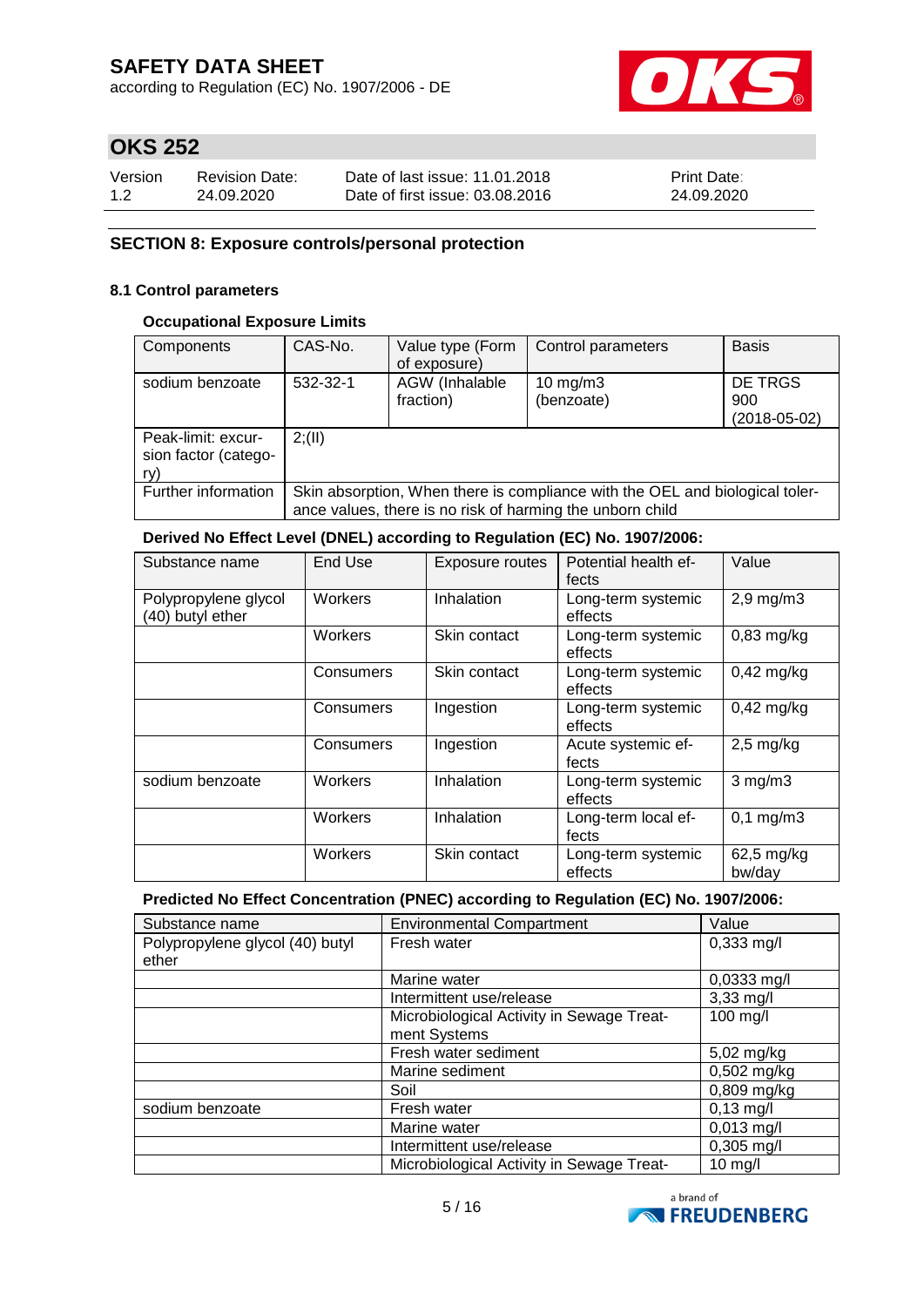according to Regulation (EC) No. 1907/2006 - DE



weight (d.w.)

# **OKS 252**

| Version<br>1.2 | <b>Revision Date:</b><br>24.09.2020 | Date of last issue: 11.01.2018<br>Date of first issue: 03.08.2016 | Print Date:<br>24.09.2020 |
|----------------|-------------------------------------|-------------------------------------------------------------------|---------------------------|
|                |                                     | ment Systems                                                      |                           |
|                |                                     | Fresh water sediment                                              | $1,76$ mg/kg              |
|                |                                     | Marine sediment                                                   | $0,176$ mg/kg             |
|                |                                     | Soil                                                              | 0,276 mg/kg dry           |

Oral 300 mg/kg

## **8.2 Exposure controls**

| <b>Engineering measures</b><br>none                                   |                           |                                                                                                                                                                                                                                                                                                                                                                              |
|-----------------------------------------------------------------------|---------------------------|------------------------------------------------------------------------------------------------------------------------------------------------------------------------------------------------------------------------------------------------------------------------------------------------------------------------------------------------------------------------------|
| Personal protective equipment                                         |                           |                                                                                                                                                                                                                                                                                                                                                                              |
| Eye protection                                                        | ÷.                        | Tightly fitting safety goggles                                                                                                                                                                                                                                                                                                                                               |
| Hand protection<br>Material<br>Break through time<br>Protective index |                           | Nitrile rubber<br>$> 10$ min<br>Class 1                                                                                                                                                                                                                                                                                                                                      |
| <b>Remarks</b>                                                        | $\mathbb{Z}^{\mathbb{Z}}$ | For prolonged or repeated contact use protective gloves. The<br>break through time depends amongst other things on the<br>material, the thickness and the type of glove and therefore<br>has to be measured for each case.<br>The selected protective gloves have to satisfy the specifica-<br>tions of Regulation (EU) 2016/425 and the standard EN 374<br>derived from it. |
| Respiratory protection                                                | ÷.                        | Not required; except in case of aerosol formation.                                                                                                                                                                                                                                                                                                                           |
| Filter type                                                           | ÷.                        | Filter type P                                                                                                                                                                                                                                                                                                                                                                |
| Protective measures                                                   | ÷.                        | The type of protective equipment must be selected according<br>to the concentration and amount of the dangerous substance<br>at the specific workplace.<br>Choose body protection in relation to its type, to the concen-<br>tration and amount of dangerous substances, and to the spe-<br>cific work-place.                                                                |

## **SECTION 9: Physical and chemical properties**

### **9.1 Information on basic physical and chemical properties**

| Appearance      | paste             |
|-----------------|-------------------|
| Colour          | grey              |
| Odour           | : characteristic  |
| Odour Threshold | No data available |

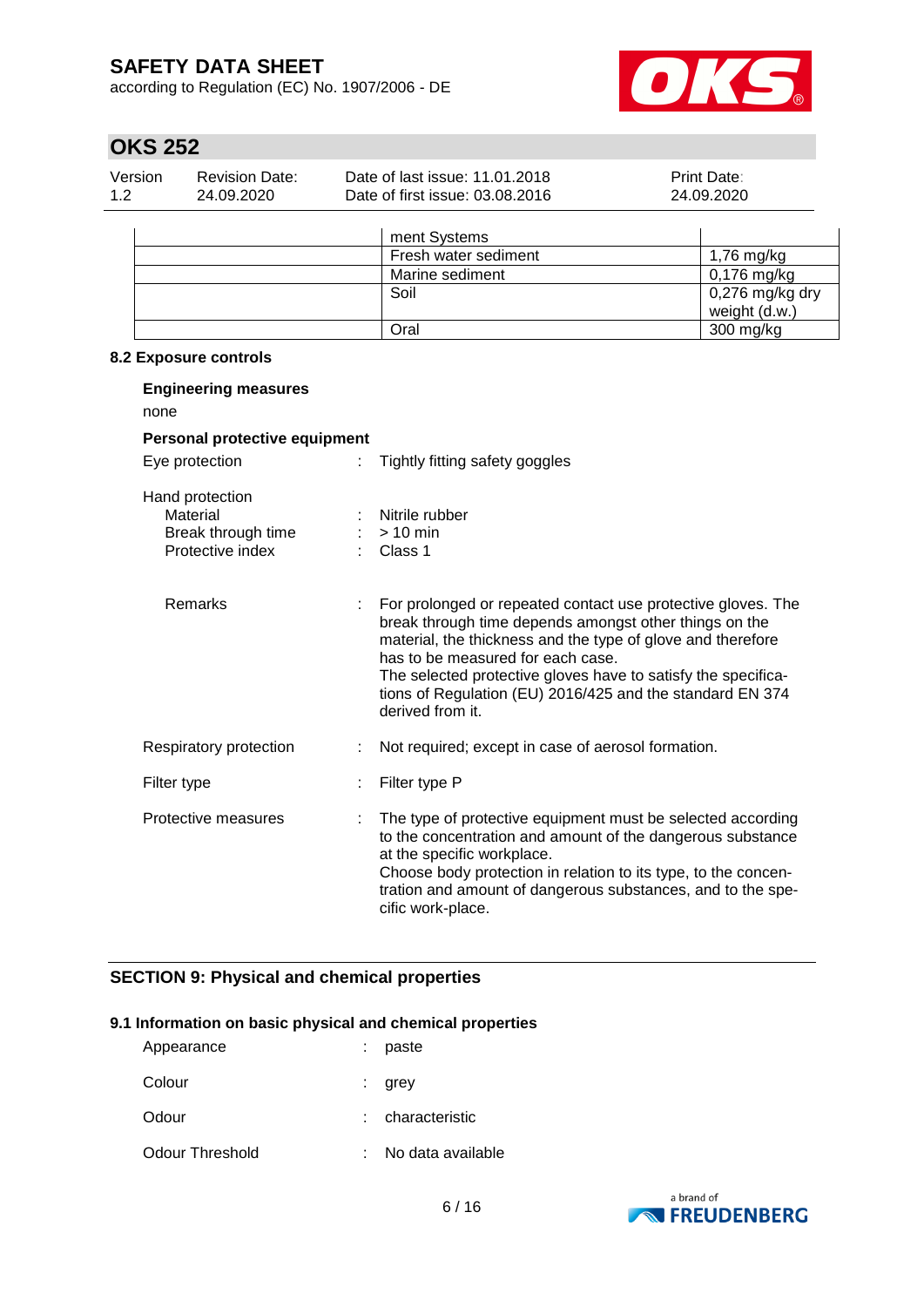according to Regulation (EC) No. 1907/2006 - DE



| Version<br><b>Revision Date:</b><br>1.2<br>24.09.2020 | Date of last issue: 11.01.2018<br>Date of first issue: 03.08.2016 | <b>Print Date:</b><br>24.09.2020 |
|-------------------------------------------------------|-------------------------------------------------------------------|----------------------------------|
|-------------------------------------------------------|-------------------------------------------------------------------|----------------------------------|

| pH                   |                                                   |                              | No data available                                                       |
|----------------------|---------------------------------------------------|------------------------------|-------------------------------------------------------------------------|
| Melting point/range  |                                                   | t.                           | No data available                                                       |
|                      | Boiling point/boiling range                       | ÷.                           | No data available                                                       |
| Flash point          |                                                   | t                            | Not applicable                                                          |
| Evaporation rate     |                                                   | ÷.                           | No data available                                                       |
|                      | Flammability (solid, gas)                         | $\mathcal{L}_{\mathrm{max}}$ | <b>Combustible Solids</b>                                               |
| flammability limit   | Upper explosion limit / Upper :                   |                              | No data available                                                       |
| flammability limit   | Lower explosion limit / Lower : No data available |                              |                                                                         |
| Vapour pressure      |                                                   | ÷.                           | $<$ 0,001 hPa (20 °C)                                                   |
|                      | Relative vapour density                           | t.                           | No data available                                                       |
| Relative density     |                                                   |                              | 1,58 $(20 °C)$<br>Reference substance: Water<br>The value is calculated |
| Density              |                                                   |                              | 1,58 g/cm3<br>(20 °C)                                                   |
| <b>Bulk density</b>  |                                                   | t.                           | No data available                                                       |
| Solubility(ies)      | Water solubility                                  | $\mathcal{L}_{\mathrm{max}}$ | insoluble                                                               |
|                      | Solubility in other solvents : No data available  |                              |                                                                         |
| octanol/water        | Partition coefficient: n-                         | $\mathbb{R}^{\mathbb{Z}}$    | No data available                                                       |
|                      | Auto-ignition temperature                         |                              | No data available                                                       |
|                      | Decomposition temperature                         | ÷                            | No data available                                                       |
| Viscosity            | Viscosity, dynamic                                | ÷                            | No data available                                                       |
|                      | Viscosity, kinematic                              | ÷                            | No data available                                                       |
|                      | <b>Explosive properties</b>                       |                              | Not explosive                                                           |
| Oxidizing properties |                                                   |                              | No data available                                                       |
|                      |                                                   |                              |                                                                         |

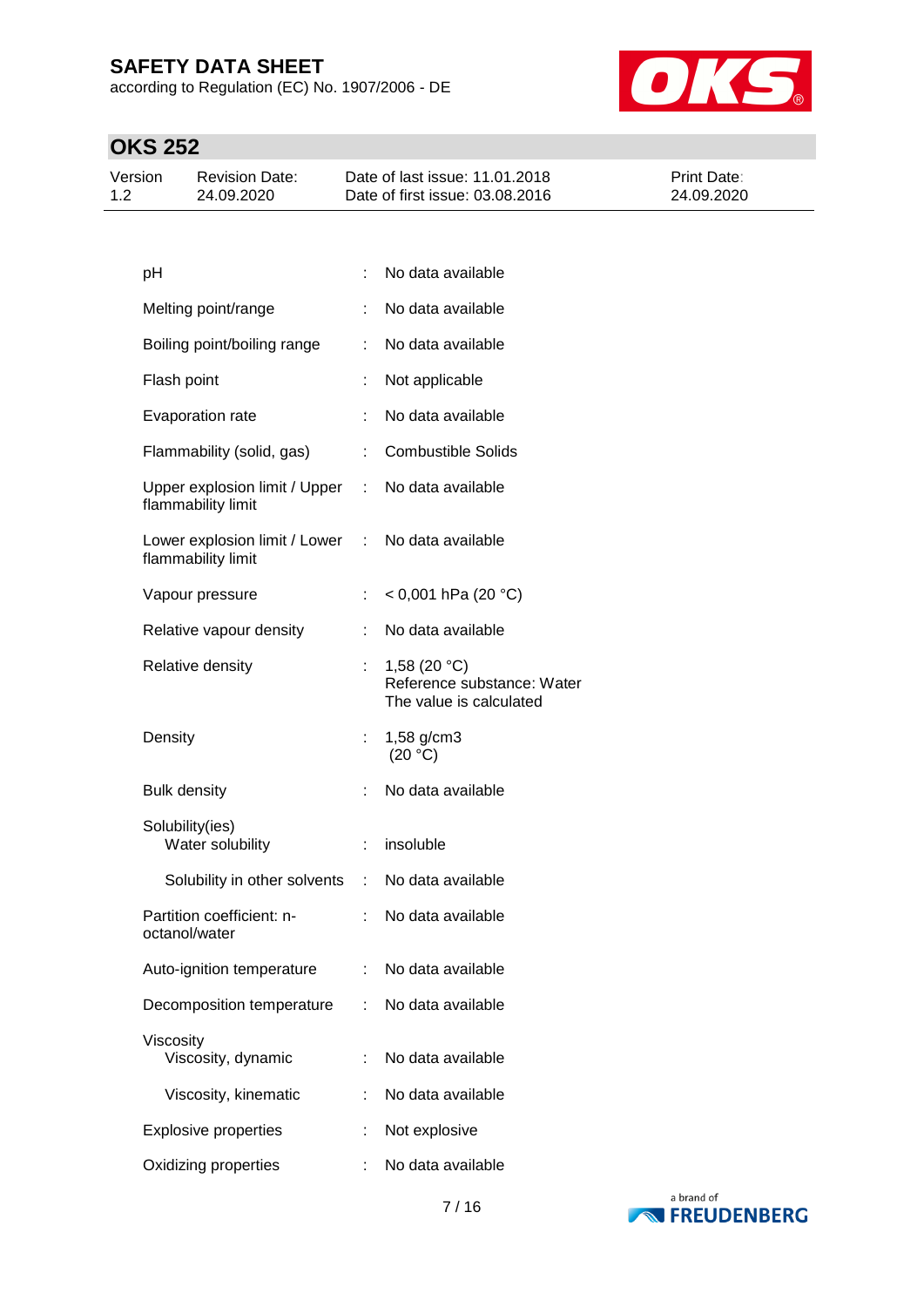according to Regulation (EC) No. 1907/2006 - DE



## **OKS 252**

| Version | <b>Revision Date:</b> | Date of last issue: 11.01.2018  | <b>Print Date:</b> |
|---------|-----------------------|---------------------------------|--------------------|
| 1.2     | 24.09.2020            | Date of first issue: 03.08.2016 | 24.09.2020         |

## **9.2 Other information**

| Sublimation point | : No data available |
|-------------------|---------------------|
| Self-ignition     | : No data available |

## **SECTION 10: Stability and reactivity**

### **10.1 Reactivity**

No hazards to be specially mentioned.

## **10.2 Chemical stability**

Stable under normal conditions.

| 10.3 Possibility of hazardous reactions |  |                                                             |  |  |  |
|-----------------------------------------|--|-------------------------------------------------------------|--|--|--|
| Hazardous reactions                     |  | No dangerous reaction known under conditions of normal use. |  |  |  |
| 10.4 Conditions to avoid                |  |                                                             |  |  |  |
| Conditions to avoid                     |  | No conditions to be specially mentioned.                    |  |  |  |
| 10.5 Incompatible materials             |  |                                                             |  |  |  |
| Materials to avoid                      |  | No materials to be especially mentioned.                    |  |  |  |

## **10.6 Hazardous decomposition products**

No decomposition if stored and applied as directed.

## **SECTION 11: Toxicological information**

### **11.1 Information on toxicological effects**

| <b>Acute toxicity</b>                        |   |                                             |
|----------------------------------------------|---|---------------------------------------------|
| <b>Product:</b><br>Acute inhalation toxicity | ÷ | Remarks: This information is not available. |
| Acute dermal toxicity                        |   | Remarks: This information is not available. |
| <b>Components:</b>                           |   |                                             |
| sodium benzoate:<br>Acute oral toxicity      |   | LD50 (Rat): 3.450 mg/kg                     |

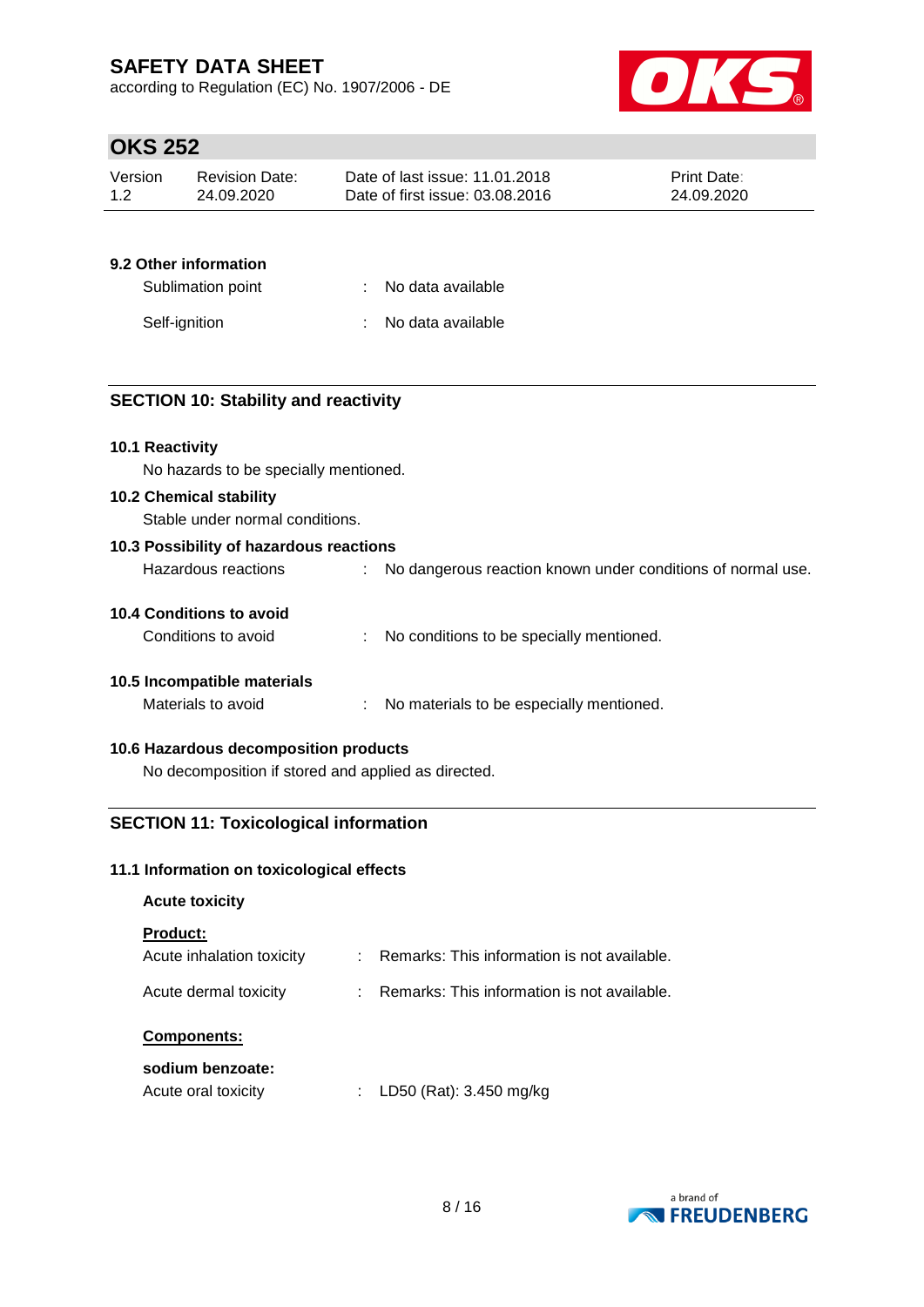according to Regulation (EC) No. 1907/2006 - DE



| Version<br>1.2       | <b>Revision Date:</b><br>24.09.2020 |    | Date of last issue: 11.01.2018<br>Date of first issue: 03.08.2016 | <b>Print Date:</b><br>24.09.2020 |
|----------------------|-------------------------------------|----|-------------------------------------------------------------------|----------------------------------|
|                      | <b>Skin corrosion/irritation</b>    |    |                                                                   |                                  |
| Product:             |                                     |    |                                                                   |                                  |
| <b>Remarks</b>       |                                     | ÷  | This information is not available.                                |                                  |
|                      |                                     |    |                                                                   |                                  |
|                      | Components:                         |    |                                                                   |                                  |
|                      | sodium benzoate:                    |    |                                                                   |                                  |
| <b>Species</b>       |                                     |    | Rabbit                                                            |                                  |
|                      | Assessment                          |    | No skin irritation                                                |                                  |
| Method               |                                     |    | <b>OECD Test Guideline 404</b>                                    |                                  |
| Result<br><b>GLP</b> |                                     |    | No skin irritation                                                |                                  |
|                      |                                     |    | yes                                                               |                                  |
|                      | Serious eye damage/eye irritation   |    |                                                                   |                                  |
| Product:             |                                     |    |                                                                   |                                  |
| <b>Remarks</b>       |                                     |    | This information is not available.                                |                                  |
|                      | Components:                         |    |                                                                   |                                  |
|                      | sodium benzoate:                    |    |                                                                   |                                  |
| Species              |                                     |    | Rabbit                                                            |                                  |
|                      | Assessment                          |    | Irritating to eyes.                                               |                                  |
| Method               |                                     |    | <b>OECD Test Guideline 405</b>                                    |                                  |
| Result               |                                     |    | Irritating to eyes.                                               |                                  |
|                      | Respiratory or skin sensitisation   |    |                                                                   |                                  |
| Product:             |                                     |    |                                                                   |                                  |
| Remarks              |                                     |    | This information is not available.                                |                                  |
|                      | Components:                         |    |                                                                   |                                  |
|                      | sodium benzoate:                    |    |                                                                   |                                  |
| Species              |                                     |    | Guinea pig                                                        |                                  |
|                      | Assessment                          |    | Did not cause sensitisation on laboratory animals.                |                                  |
| Result               |                                     |    | Did not cause sensitisation on laboratory animals.                |                                  |
|                      | <b>Germ cell mutagenicity</b>       |    |                                                                   |                                  |
| Product:             |                                     |    |                                                                   |                                  |
|                      | Genotoxicity in vitro               |    | Remarks: No data available                                        |                                  |
|                      | Genotoxicity in vivo                | ÷. | Remarks: No data available                                        |                                  |
|                      | Components:                         |    |                                                                   |                                  |
|                      | sodium benzoate:                    |    |                                                                   |                                  |

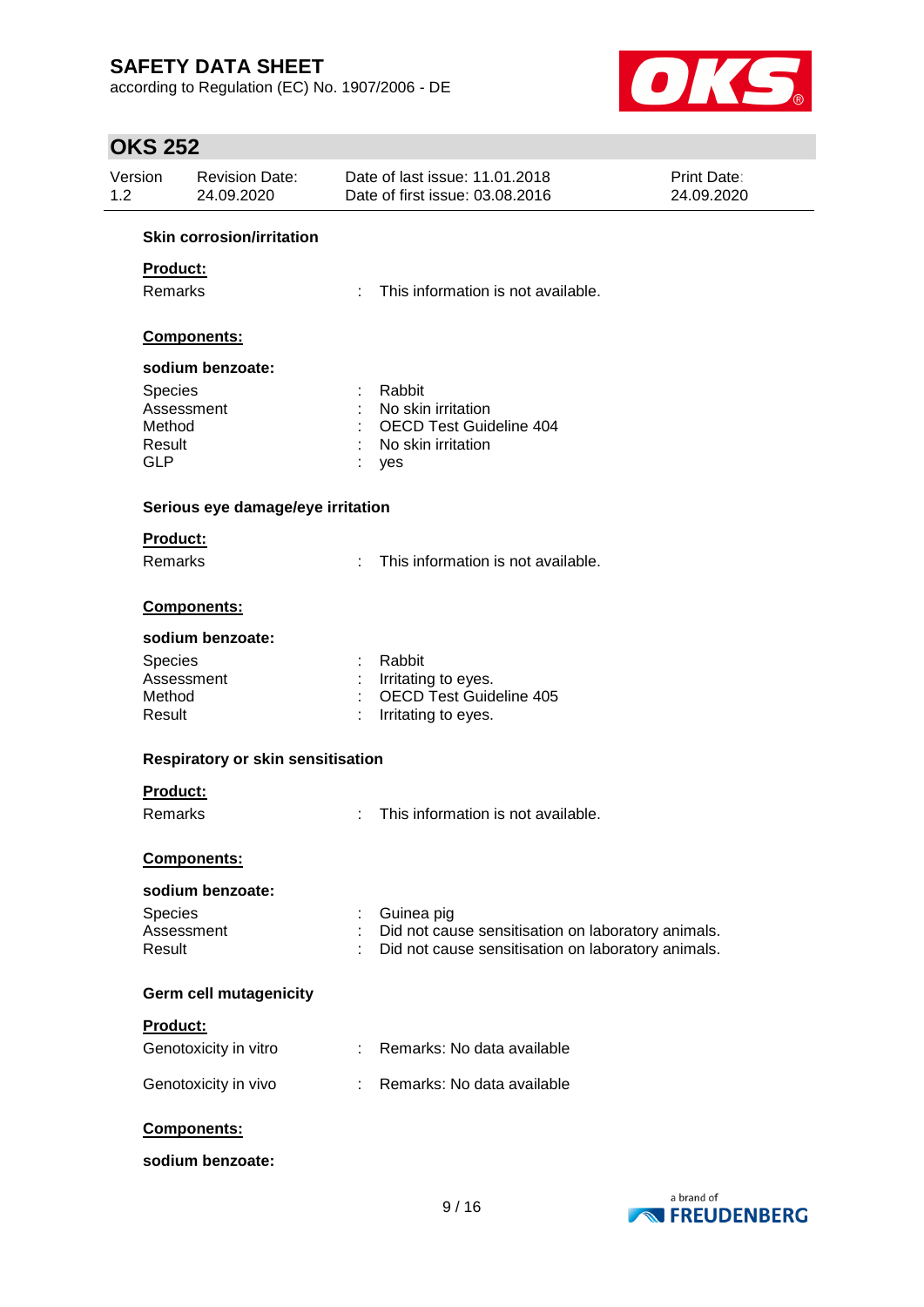according to Regulation (EC) No. 1907/2006 - DE



| Version<br>1.2 |                     | <b>Revision Date:</b><br>24.09.2020             |                               | Date of last issue: 11.01.2018<br>Date of first issue: 03.08.2016                                                    | Print Date:<br>24.09.2020 |
|----------------|---------------------|-------------------------------------------------|-------------------------------|----------------------------------------------------------------------------------------------------------------------|---------------------------|
|                |                     | Genotoxicity in vitro                           |                               | : Test Type: Ames test<br>Test system: Salmonella typhimurium<br>Method: OECD Test Guideline 471<br>Result: negative |                           |
|                |                     | Genotoxicity in vivo                            | $\mathbb{R}^{\mathbb{Z}}$     | Test Type: in vivo assay<br>Species: Rat<br>Method: OECD Test Guideline 475<br>Result: negative                      |                           |
|                | sessment            | Germ cell mutagenicity-As-                      |                               | Tests on bacterial or mammalian cell cultures did not show<br>mutagenic effects.                                     |                           |
|                |                     | Carcinogenicity                                 |                               |                                                                                                                      |                           |
|                | Product:<br>Remarks |                                                 |                               | No data available                                                                                                    |                           |
|                |                     | Components:                                     |                               |                                                                                                                      |                           |
|                | ment                | sodium benzoate:<br>Carcinogenicity - Assess-   | $\mathcal{L}^{\mathcal{L}}$ . | No evidence of carcinogenicity in animal studies.                                                                    |                           |
|                |                     | <b>Reproductive toxicity</b>                    |                               |                                                                                                                      |                           |
|                | <b>Product:</b>     | Effects on fertility                            |                               | Remarks: No data available                                                                                           |                           |
|                | ment                | Effects on foetal develop-                      | t.                            | Remarks: No data available                                                                                           |                           |
|                |                     | <b>Components:</b>                              |                               |                                                                                                                      |                           |
|                | sessment            | sodium benzoate:<br>Reproductive toxicity - As- |                               |                                                                                                                      |                           |
|                | Fertility           | Teratogenicity                                  |                               | No toxicity to reproduction<br>No effects on or via lactation                                                        |                           |
|                |                     | <b>Repeated dose toxicity</b>                   |                               |                                                                                                                      |                           |
|                | Product:<br>Remarks |                                                 |                               | This information is not available.                                                                                   |                           |

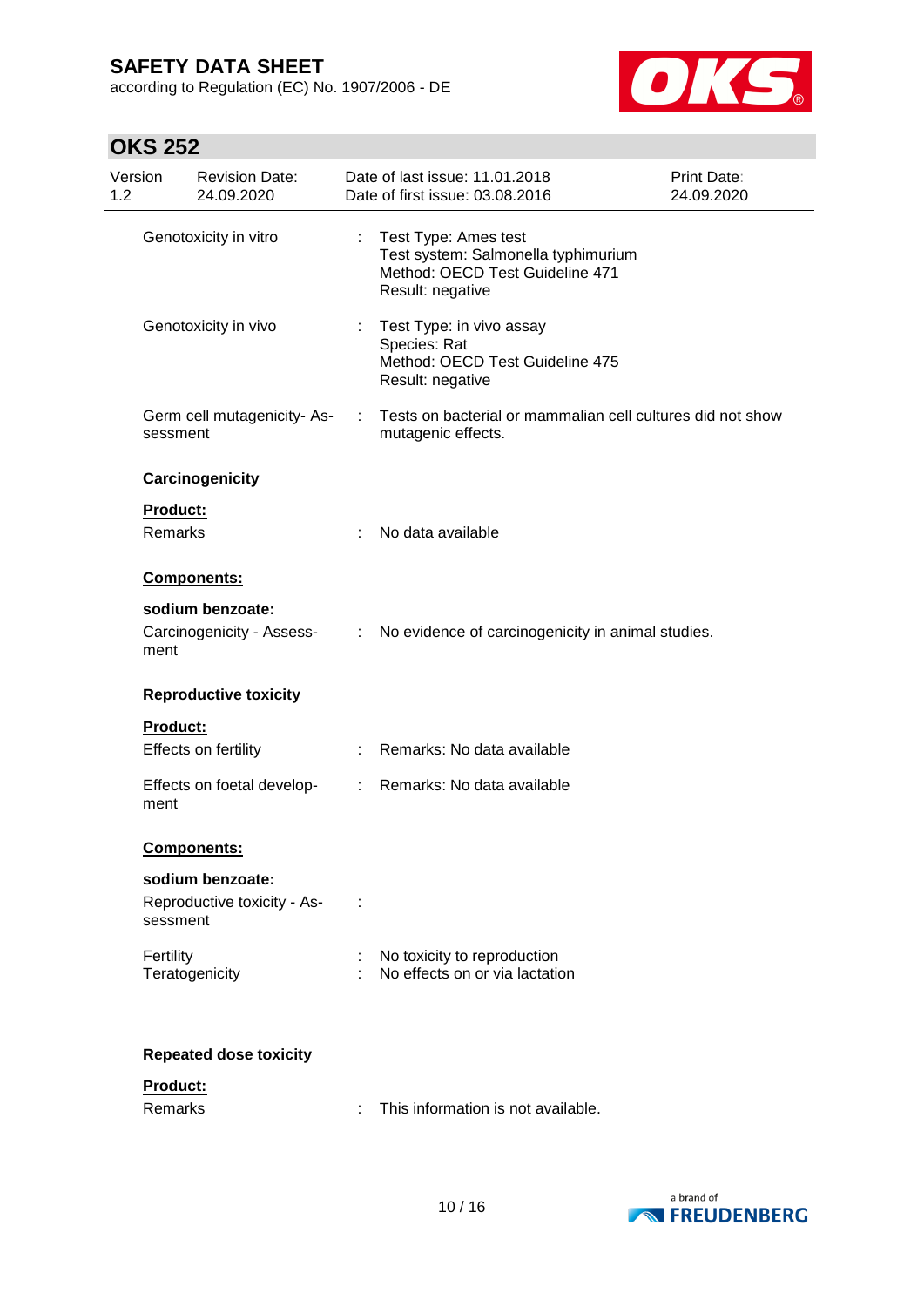according to Regulation (EC) No. 1907/2006 - DE



## **OKS 252**

| Version | Revision Date: | Date of last issue: 11.01.2018  | <b>Print Date:</b> |
|---------|----------------|---------------------------------|--------------------|
| 1.2     | 24.09.2020     | Date of first issue: 03.08.2016 | 24.09.2020         |

### **Aspiration toxicity**

## **Product:**

This information is not available.

### **Further information**

### **Product:**

Remarks : Information given is based on data on the components and the toxicology of similar products.

## **SECTION 12: Ecological information**

## **12.1 Toxicity**

| <b>Product:</b>                                                                     |                |                                                                                                                                                                     |
|-------------------------------------------------------------------------------------|----------------|---------------------------------------------------------------------------------------------------------------------------------------------------------------------|
| Toxicity to fish                                                                    |                | : Remarks: Harmful to aquatic organisms.                                                                                                                            |
| Toxicity to daphnia and other : Remarks: No data available<br>aquatic invertebrates |                |                                                                                                                                                                     |
| Toxicity to algae/aquatic<br>plants                                                 |                | : Remarks: No data available                                                                                                                                        |
| Toxicity to microorganisms                                                          |                | Remarks: No data available                                                                                                                                          |
| Components:                                                                         |                |                                                                                                                                                                     |
| sodium benzoate:                                                                    |                |                                                                                                                                                                     |
| Toxicity to fish                                                                    |                | : LC50 (Pimephales promelas (fathead minnow)): 484 mg/l<br>Exposure time: 96 h<br>Test Type: flow-through test                                                      |
| aquatic invertebrates                                                               |                | Toxicity to daphnia and other : LC50 (Daphnia magna (Water flea)): 650 mg/l<br>Exposure time: 48 h                                                                  |
| Toxicity to algae/aquatic<br>plants                                                 | $\mathbb{R}^n$ | EC50 (Pseudokirchneriella subcapitata (microalgae)): > 30,5<br>mg/l<br>Exposure time: 72 h<br>Test Type: static test<br>Method: OECD Test Guideline 201<br>GLP: yes |

## **12.2 Persistence and degradability**

### **Product:**

| Biodegradability |  | Remarks: No data available |
|------------------|--|----------------------------|
|------------------|--|----------------------------|

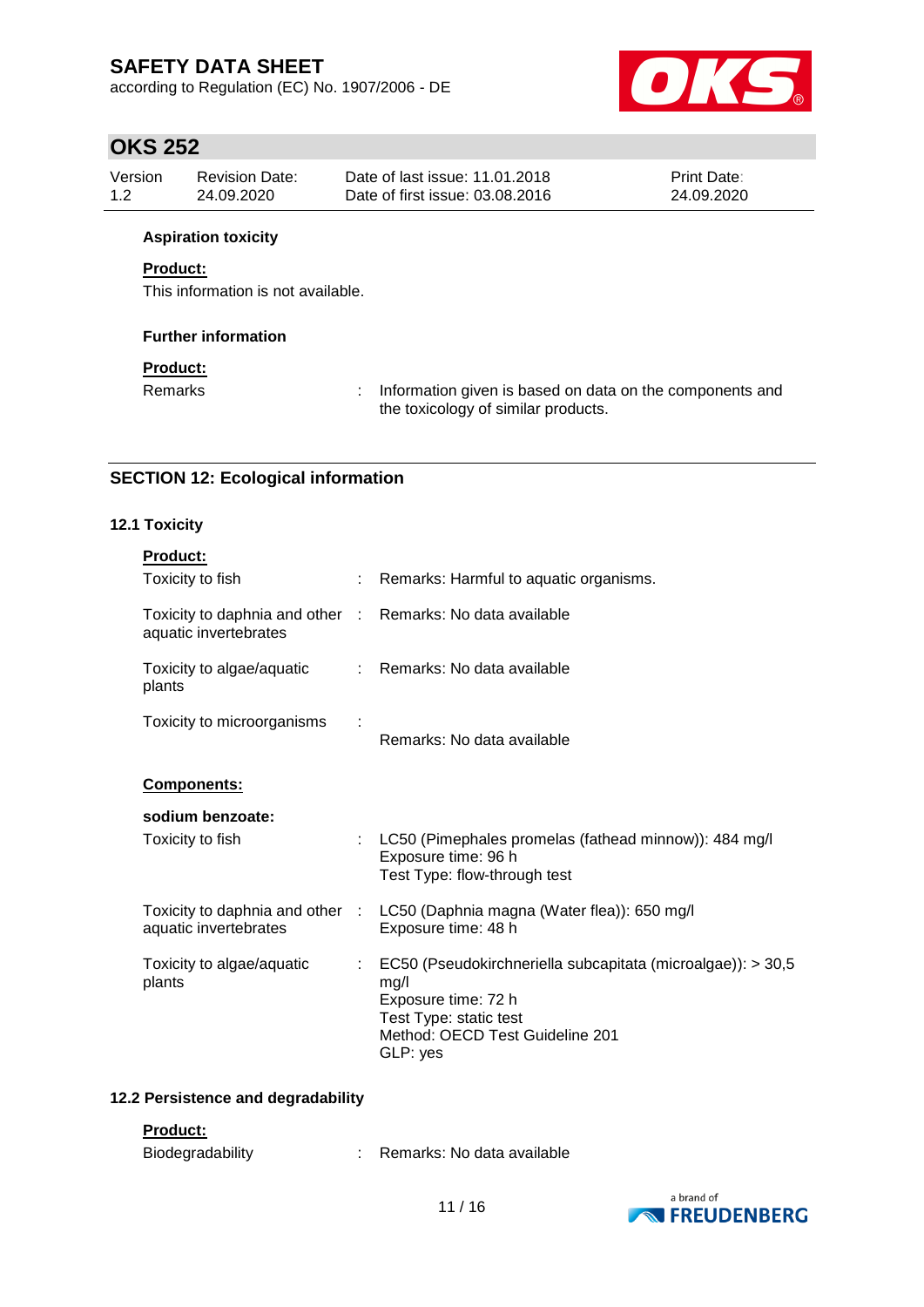according to Regulation (EC) No. 1907/2006 - DE



| 1.2 | Version                     | <b>Revision Date:</b><br>24.09.2020                |   | Date of last issue: 11.01.2018<br>Date of first issue: 03.08.2016                                                                                                                                                       | <b>Print Date:</b><br>24.09.2020 |
|-----|-----------------------------|----------------------------------------------------|---|-------------------------------------------------------------------------------------------------------------------------------------------------------------------------------------------------------------------------|----------------------------------|
|     | ity                         |                                                    |   | Physico-chemical removabil- : Remarks: No data available                                                                                                                                                                |                                  |
|     |                             | Components:                                        |   |                                                                                                                                                                                                                         |                                  |
|     |                             | sodium benzoate:                                   |   |                                                                                                                                                                                                                         |                                  |
|     |                             | Biodegradability                                   |   | : Result: rapidly biodegradable                                                                                                                                                                                         |                                  |
|     |                             | 12.3 Bioaccumulative potential                     |   |                                                                                                                                                                                                                         |                                  |
|     | Product:                    |                                                    |   |                                                                                                                                                                                                                         |                                  |
|     |                             | <b>Bioaccumulation</b>                             |   | Remarks: This mixture contains no substance considered to<br>be persistent, bioaccumulating and toxic (PBT).<br>This mixture contains no substance considered to be very<br>persistent and very bioaccumulating (vPvB). |                                  |
|     |                             | Components:                                        |   |                                                                                                                                                                                                                         |                                  |
|     |                             | sodium benzoate:                                   |   |                                                                                                                                                                                                                         |                                  |
|     |                             | Partition coefficient: n-<br>octanol/water         | ÷ | log Pow: 1,88                                                                                                                                                                                                           |                                  |
|     | 12.4 Mobility in soil       |                                                    |   |                                                                                                                                                                                                                         |                                  |
|     | Product:<br><b>Mobility</b> |                                                    |   | Remarks: No data available                                                                                                                                                                                              |                                  |
|     |                             | Distribution among environ-<br>mental compartments |   | Remarks: No data available                                                                                                                                                                                              |                                  |
|     |                             | 12.5 Results of PBT and vPvB assessment            |   |                                                                                                                                                                                                                         |                                  |
|     | Product:                    |                                                    |   |                                                                                                                                                                                                                         |                                  |
|     | Assessment                  |                                                    |   | This substance/mixture contains no components considered<br>to be either persistent, bioaccumulative and toxic (PBT), or<br>very persistent and very bioaccumulative (vPvB) at levels of<br>0.1% or higher              |                                  |
|     |                             | Components:                                        |   |                                                                                                                                                                                                                         |                                  |
|     |                             | sodium benzoate:                                   |   |                                                                                                                                                                                                                         |                                  |
|     | Assessment                  |                                                    |   | Non-classified PBT substance. Non-classified vPvB sub-<br>stance.                                                                                                                                                       |                                  |
|     |                             | 12.6 Other adverse effects                         |   |                                                                                                                                                                                                                         |                                  |
|     | Product:<br>mation          | Additional ecological infor-                       | ÷ | No information on ecology is available.                                                                                                                                                                                 |                                  |
|     |                             |                                                    |   |                                                                                                                                                                                                                         |                                  |

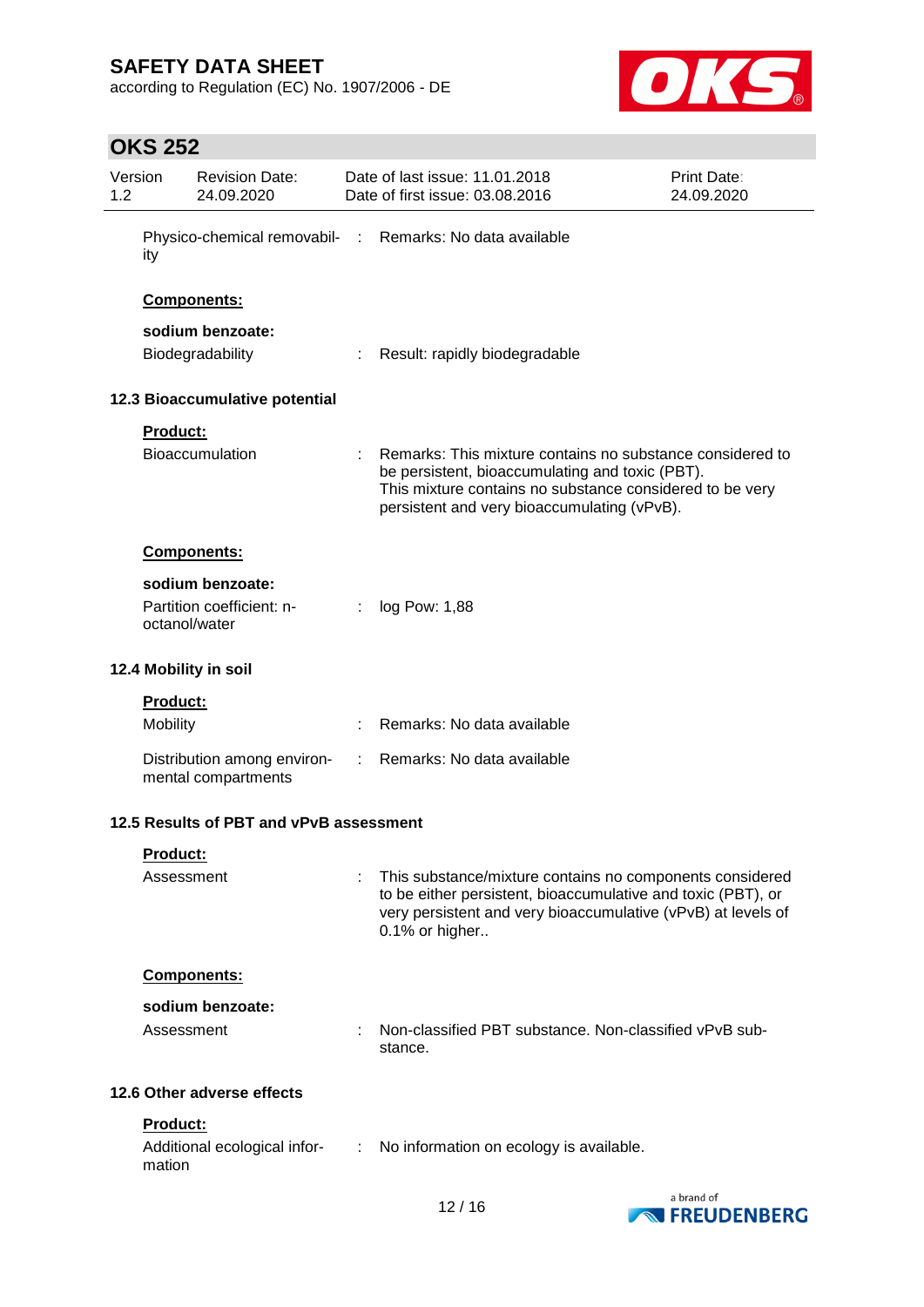according to Regulation (EC) No. 1907/2006 - DE



# **OKS 252**

| Version | Revision Date: | Date of last issue: 11.01.2018  | <b>Print Date:</b> |
|---------|----------------|---------------------------------|--------------------|
| 1.2     | 24.09.2020     | Date of first issue: 03.08.2016 | 24.09.2020         |

### **SECTION 13: Disposal considerations**

| 13.1 Waste treatment methods |                                                                                                                                                                                                                    |
|------------------------------|--------------------------------------------------------------------------------------------------------------------------------------------------------------------------------------------------------------------|
| Product                      | The product should not be allowed to enter drains, water<br>courses or the soil.<br>Do not dispose of with domestic refuse.<br>Dispose of as hazardous waste in compliance with local and<br>national regulations. |
|                              | Waste codes should be assigned by the user based on the<br>application for which the product was used.                                                                                                             |
| Contaminated packaging       | : Packaging that is not properly emptied must be disposed of as<br>the unused product.<br>Dispose of waste product or used containers according to<br>local regulations.                                           |
|                              | The following Waste Codes are only suggestions:                                                                                                                                                                    |
| Waste Code                   | used product, unused product<br>12 01 12*, spent waxes and fats                                                                                                                                                    |
|                              | uncleaned packagings<br>15 01 10, packaging containing residues of or contaminated<br>by hazardous substances                                                                                                      |

## **SECTION 14: Transport information**

## **14.1 UN number**

| <b>ADR</b>                      | ÷ | Not regulated as a dangerous good |
|---------------------------------|---|-----------------------------------|
| <b>IMDG</b>                     | t | Not regulated as a dangerous good |
| <b>IATA</b>                     |   | Not regulated as a dangerous good |
| 14.2 UN proper shipping name    |   |                                   |
| <b>ADR</b>                      |   | Not regulated as a dangerous good |
| <b>IMDG</b>                     | ÷ | Not regulated as a dangerous good |
| <b>IATA</b>                     | ÷ | Not regulated as a dangerous good |
| 14.3 Transport hazard class(es) |   |                                   |
| <b>ADR</b>                      |   | Not regulated as a dangerous good |
| <b>IMDG</b>                     | ÷ | Not regulated as a dangerous good |
| IATA                            |   | Not regulated as a dangerous good |

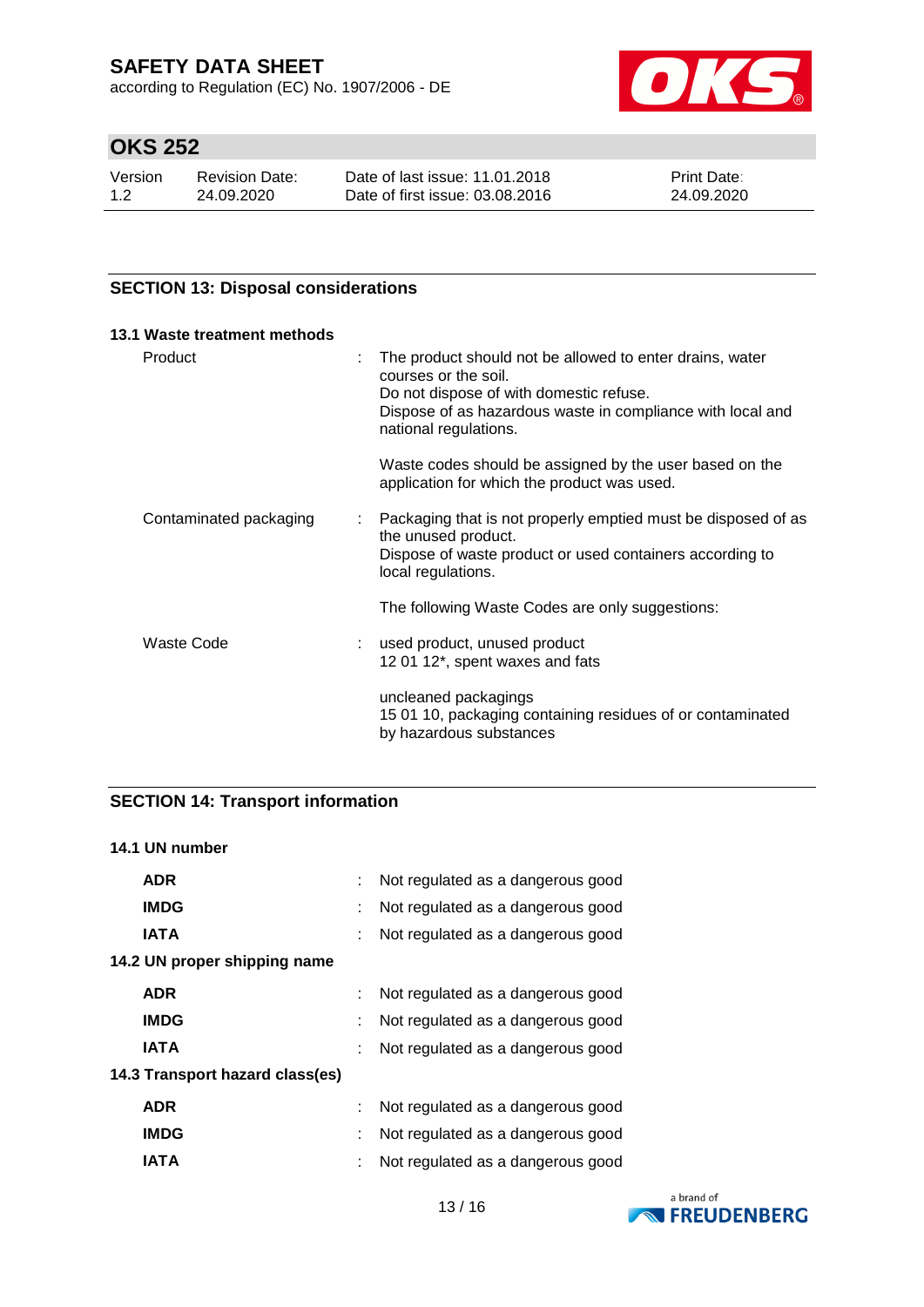according to Regulation (EC) No. 1907/2006 - DE



# **OKS 252**

| Version<br>1.2                    | <b>Revision Date:</b><br>24.09.2020                 | Date of last issue: 11.01.2018<br>Print Date:<br>Date of first issue: 03.08.2016<br>24.09.2020 |  |
|-----------------------------------|-----------------------------------------------------|------------------------------------------------------------------------------------------------|--|
| 14.4 Packing group                |                                                     |                                                                                                |  |
| <b>ADR</b>                        |                                                     | Not regulated as a dangerous good                                                              |  |
| <b>IMDG</b>                       |                                                     | Not regulated as a dangerous good                                                              |  |
|                                   | <b>IATA (Cargo)</b>                                 | Not regulated as a dangerous good                                                              |  |
|                                   | <b>IATA (Passenger)</b>                             | Not regulated as a dangerous good                                                              |  |
| <b>14.5 Environmental hazards</b> |                                                     |                                                                                                |  |
| <b>ADR</b>                        |                                                     | Not regulated as a dangerous good                                                              |  |
| <b>IMDG</b>                       |                                                     | Not regulated as a dangerous good                                                              |  |
|                                   | <b>IATA (Passenger)</b>                             | Not regulated as a dangerous good                                                              |  |
|                                   | <b>IATA (Cargo)</b>                                 | Not regulated as a dangerous good                                                              |  |
|                                   | 14.6 Special precautions for user<br>Not applicable |                                                                                                |  |
|                                   |                                                     | 14.7 Transport in bulk according to Annex II of Marpol and the IBC Code                        |  |
| Remarks                           |                                                     | Not applicable for product as supplied.                                                        |  |

## **SECTION 15: Regulatory information**

#### **15.1 Safety, health and environmental regulations/legislation specific for the substance or mixture**

| REACH - Candidate List of Substances of Very High<br>Concern for Authorisation (Article 59).                                                         |    | : This product does not contain sub-<br>stances of very high concern (Regu-<br>lation (EC) No 1907/2006 (REACH),<br>Article 57). |
|------------------------------------------------------------------------------------------------------------------------------------------------------|----|----------------------------------------------------------------------------------------------------------------------------------|
| REACH - List of substances subject to authorisation<br>(Annex XIV)                                                                                   |    | Not applicable                                                                                                                   |
| Regulation (EC) No 1005/2009 on substances that de-<br>plete the ozone layer                                                                         | ÷. | Not applicable                                                                                                                   |
| Regulation (EU) 2019/1021 on persistent organic pollu-<br>tants (recast)                                                                             | ÷  | Not applicable                                                                                                                   |
| Regulation (EC) No 649/2012 of the European Parlia-<br>ment and the Council concerning the export and import<br>of dangerous chemicals               |    | Not applicable                                                                                                                   |
| REACH - Restrictions on the manufacture, placing on<br>the market and use of certain dangerous substances,<br>preparations and articles (Annex XVII) |    | Not applicable                                                                                                                   |

Seveso III: Directive 2012/18/EU of the European Parliament and of the Council on the control of major-accident hazards involving dangerous substances. Not applicable

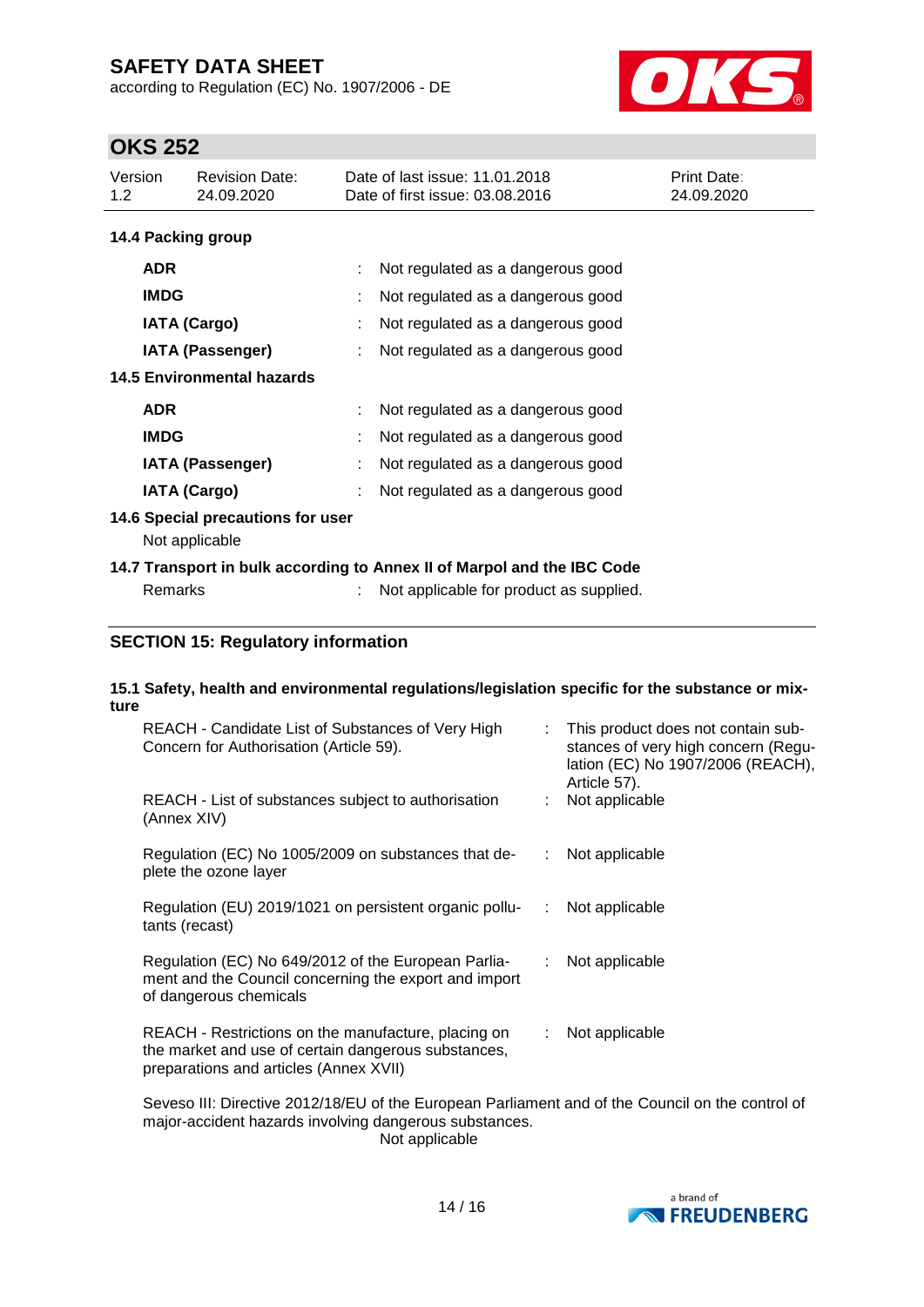according to Regulation (EC) No. 1907/2006 - DE



## **OKS 252**

| Version<br>1.2                         |  | <b>Revision Date:</b><br>24.09.2020                                                    | Date of last issue: 11.01.2018<br>Date of first issue: 03.08.2016                                                                                                                                  | Print Date:<br>24.09.2020 |
|----------------------------------------|--|----------------------------------------------------------------------------------------|----------------------------------------------------------------------------------------------------------------------------------------------------------------------------------------------------|---------------------------|
| Water contaminating class<br>(Germany) |  | : WGK 1 slightly hazardous to water<br>Classification according to AwSV, Annex 1 (5.2) |                                                                                                                                                                                                    |                           |
| TA Luft List (Germany)                 |  | Total dust:<br>others: 62,61 %                                                         |                                                                                                                                                                                                    |                           |
|                                        |  |                                                                                        | Inorganic substances in powdered form:<br>Not applicable<br>Inorganic substances in vapour or gaseous form:<br>Not applicable<br>Organic Substances:<br>portion Class 1: 2,13 %<br>others: 35,26 % |                           |
|                                        |  |                                                                                        | Carcinogenic substances:<br>Not applicable<br>Mutagenic:<br>Not applicable<br>Toxic to reproduction:<br>Not applicable                                                                             |                           |
|                                        |  | Volatile organic compounds                                                             | Directive 2010/75/EU of 24 November 2010 on industrial<br>emissions (integrated pollution prevention and control)<br>Volatile organic compounds (VOC) content: 0,9 %                               |                           |

### **15.2 Chemical safety assessment**

This information is not available.

### **SECTION 16: Other information**

| <b>Full text of H-Statements</b>        |  |                                  |  |  |  |  |
|-----------------------------------------|--|----------------------------------|--|--|--|--|
| H319                                    |  | : Causes serious eye irritation. |  |  |  |  |
| <b>Full text of other abbreviations</b> |  |                                  |  |  |  |  |

| DE TRGS 900       | Germany. TRGS 900 - Occupational exposure limit values. |
|-------------------|---------------------------------------------------------|
| DE TRGS 900 / AGW | Time Weighted Average                                   |

ADN - European Agreement concerning the International Carriage of Dangerous Goods by Inland Waterways; ADR - European Agreement concerning the International Carriage of Dangerous Goods by Road; AICS - Australian Inventory of Chemical Substances; ASTM - American Society for the Testing of Materials; bw - Body weight; CLP - Classification Labelling Packaging Regulation; Regulation (EC) No 1272/2008; CMR - Carcinogen, Mutagen or Reproductive Toxicant; DIN - Standard of the German Institute for Standardisation; DSL - Domestic Substances List (Canada); ECHA - European Chemicals Agency; EC-Number - European Community number; ECx - Concentration associated with x% response; ELx - Loading rate associated with x% response; EmS - Emergency Schedule; ENCS - Existing and New Chemical Substances (Japan); ErCx - Concentration associated with x% growth rate response; GHS - Globally Harmonized System; GLP - Good Laboratory Practice; IARC - International Agency for Research on Cancer; IATA - International Air Transport Association; IBC - International Code for the Construction and Equip-